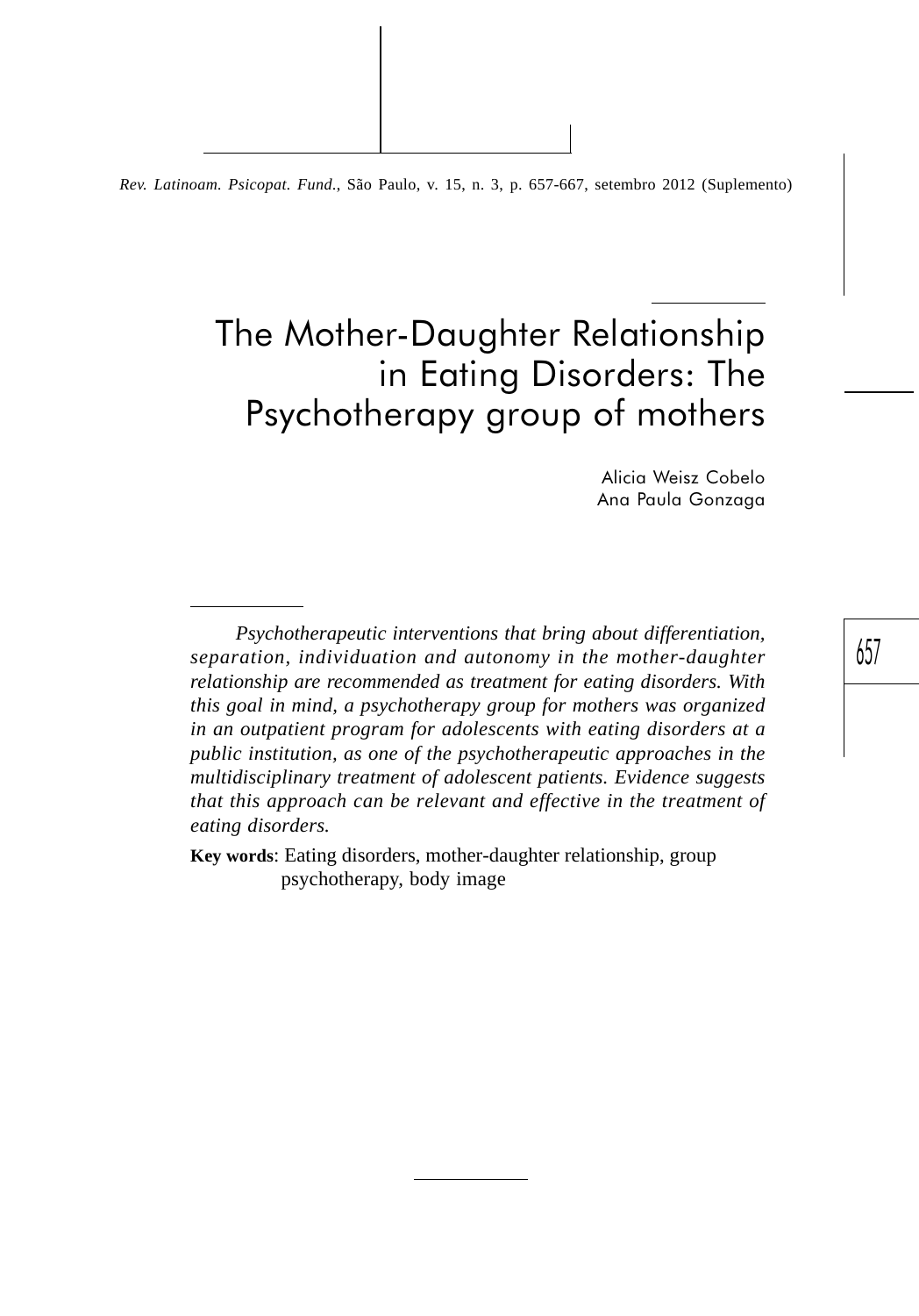REVISTA LATINOAMERICANA DE PSICOPATOLOGIA FUNDAMENTAL

*The space of a lifetime takes place between the caesura of birth and the caesura of death. There are in it historical and psychic reverberations from at least two preceding generation and they last for at least two succeeding ones.*

(Marina Ribeiro, *De mãe em filha*)

Freud published "A case of healing through hypnosis" in 1893 that is considered one of the first psychoanalytic studies to focus anorexia nervosa in a context that approaches the mother-baby relationship. With psychoanalysis still in its beginning, Freud used hypnosis to treat a mother that manifested anorexic symptoms and could not breastfeed her newborn babies.

In 1895, at the "G manuscript", Freud highlights the melancholic aspect of anorexia, opening a field in which to consider object-relations as significant elements for the understanding of the metapsychological aspects expressed in eating disorders.

The interest of psychoanalysts though only starts to focus in the motherdaughter relationship with Hilde Bruch, who in 1978 affirmed that the mother of an anorexic patient is someone who cannot intuitively grasp the baby's needs, because she reacts to them according to her own desires, giving little room for the child's individual expression.

Mara Selvini – Palazzoli related the difficulties with object-relations and the pathological body experiences. She traveled the path that Hilde Bruch pioneered. Considering the body experiences, a disturbed mother-daughter relationship – that probably happens in anorexia – may stimulate feelings of alienation, imperfection and lack of control of the body, feelings that, if repressed, can be acted out as anorexic behavior. (Selvini – Palazzoli et al, 1999).

Other authors as Bidaud (1998) and Ribeiro (2011) illustrate the formative aspects of the mother-daughter relationship by analyzing the greek myth of Demeter (mother goddess of the Earth) and her daughter Persephone. They consider it an expressive scenario for said relationship.

Persephone had been "snatched" by the desire of Hade, the king of dead, which leaves Demeter heartbroken by the loss of her daughter. The threat of separation is so frightening, that causes her to "cease eating and drinking" as a symbol of the anguish felt by both mother and daughter. This "anorexia" would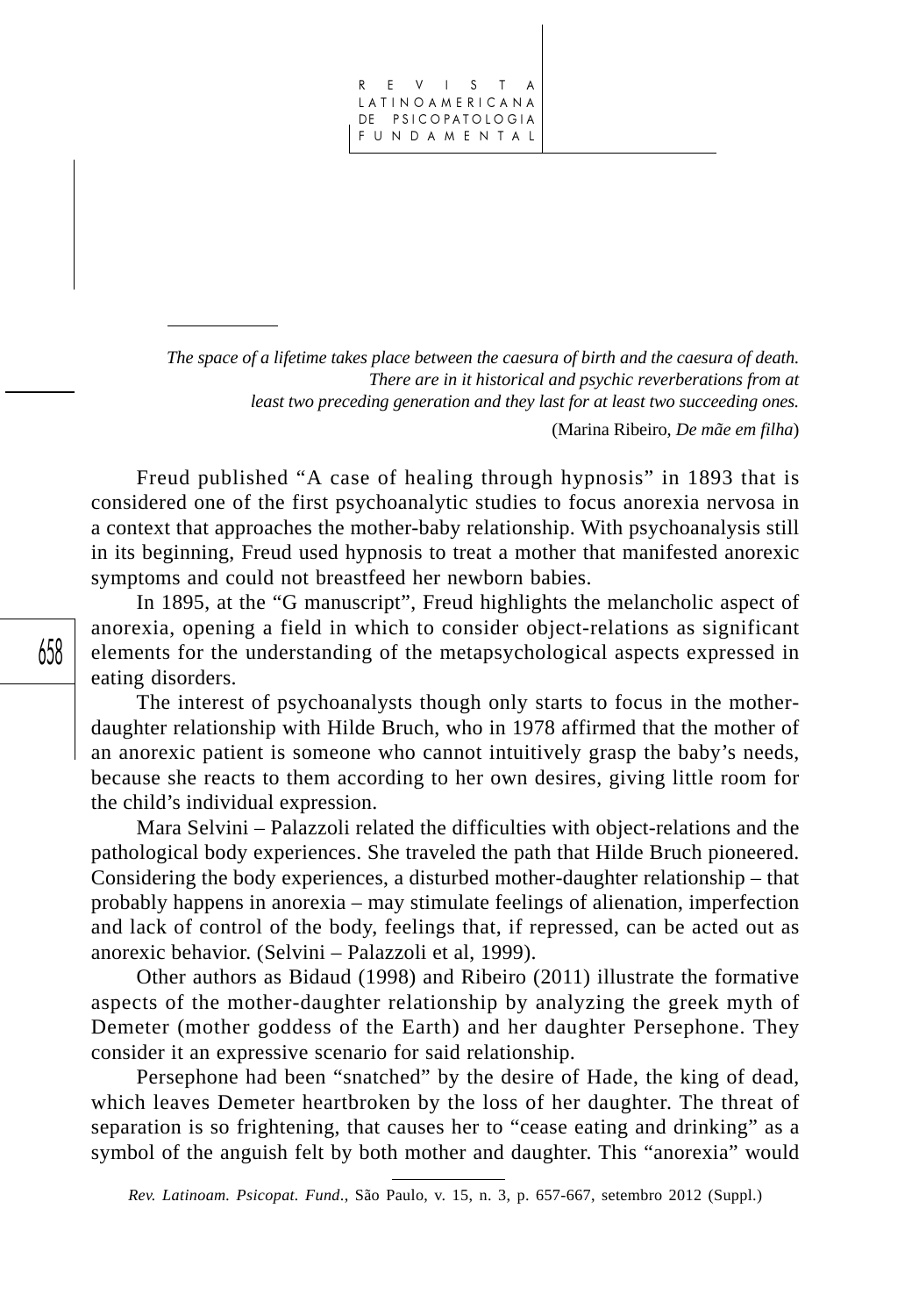be a response to the distress caused by the separation of mother and daughter, and could be seen as an attempt to keep the relationship unharmed. In Bidaud's understanding, it is a "narcissistic trap" in which the intolerance to separation prevails, deriving to an undifferentiated and in discriminated mother and daughter pair.

Within this pair, according to Eliacheff (2004), one becomes the "mirror" of the other and the daughter becomes a narcissistic projection of the mother. This kind of link is prone to identity confusion and is prejudicial to reciprocity.

Gonzaga (2010) wrote about this identity related issues, and proposed an understanding that takes into account the motherly narcissistic overinvestment. This would result in the confinement of the patients in the early images projected from the link between mother and baby. Those images, as founders of the body psyche and ego, would reenact the distorted body perception in anorexia nervosa.

Cobelo (2008), in investigating the possible influence exerted by the mothers' imaginary in patients with eating disorders extends our understanding by observing body dissatisfaction and eating disorders symptoms in mothers of adolescents suffering with anorexia nervosa.

Some clinical studies have investigated the problems underlying the relationship between these patients and their family, or their mothers, of which we would like to highlight:

Stice et al. (1999) studied 216 children and their parents during their first five years of age. They verified some aspects as predictive of eating disorders in childhood such as: a) in the mother: body dissatisfaction, internalizing of beauty ideals, diet, bulimic symptoms and overweight; b) in the child: the length of suction during breastfeeding and overweight.

Another study with the same goal, by Schoebridge e Gowers (2000) compared 40 adolescents with anorexia nervosa diagnosis and a control group. The results showed significant attitude differences in the patient's mothers when compared with the control groups. The anorexic girls' mothers had cared for the baby almost exclusively, presenting great distress in leaving their daughters in a child care center or school. The patients were also older than those with no eating disorder when they first spent a weekend away from home. Based on this data the authors concluded that a high degree of maternal concern during childhood could be associated with a higher risk of later developing anorexia nervosa.

According to Lofrano e Labanca (1995) this elevated concern could lead to inadequate responses by the mother. They affirm that the absence of consistent and adequate responses by the mother would harm the development of the baby's body identity. The lack of a conscious perception of body functions, would lead patients with eating disorders, to a feeling of perplexity in face of development demands.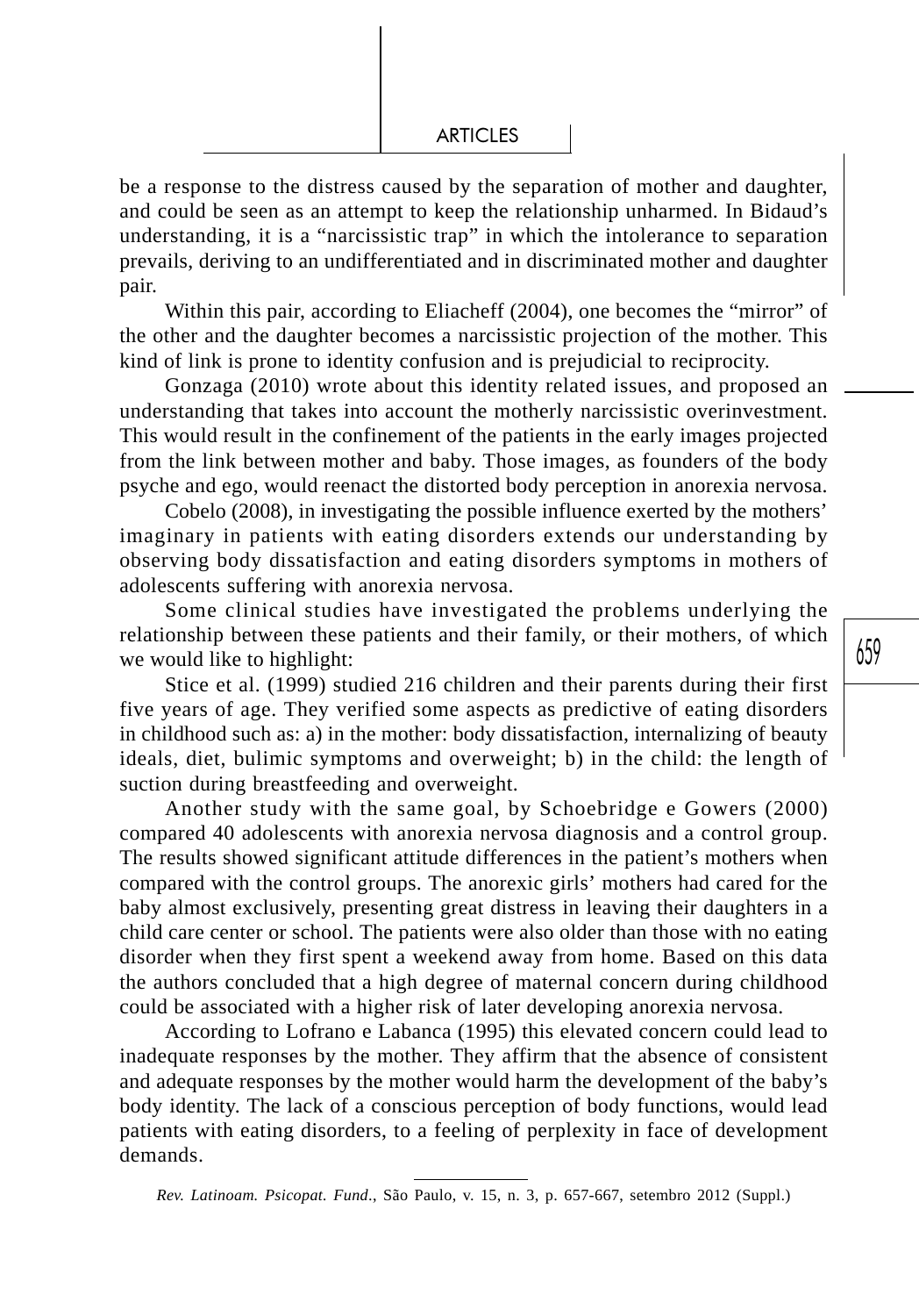REVISTA LATINOAMERICANA DE PSICOPATOLOGIA FUNDAMENTAL

Pike and Rodin (1991) published a study in which the goal was to observe how maternal attitudes and behavior could be related with the daughters' eating disorders. The question that guided the study was: "Would the mothers of patients with eating disorders show significant differences in family functioning when compared to those mothers whose children didn't present an eating disorder?". The authors also try to evaluate if mothers that are too concerned about attitudes and behaviors regarding physical appearance, weight and diet, would also be more critical of their daughters, exerting more pressure over them to fit within slimness ideals that could increase their risk of developing eating disorders. The results pointed that the families of patients with eating disorders were less cohesive than those of the control group but the difference was not statistically significant. There was a significant difference though in data referring to the hypothesis of the existence of a relation between maternal dietary difficulties and the incidence of eating disorders in the daughters.

Whelan and Cooper (2000) have analyzed the possible relation between feeding issues in childhood and eating disorders in the patients' mothers. A sample of pre-school children of 4 years of age was divided in three groups: 1) children with feeding issues; 2) children with other issues (behavior, shyness and fear issues); 3) children with no issues. The authors pointed that mothers of children with feeding issues presented a highly elevated rate of eating disorders prior or within the period of the studies.

When the studies lean towards the observation of the attitudes related to maternal care, most of them point to a relation of either neglect or overprotection in the event of the development of an eating disorder. While some authors observed a high rate of bulimia nervosa in women that described maternal care as insufficient, some others describe the overprotective role of the mother in patients with anorexia nervosa (Garcia de Amusquibar e De Simone, 2003).

Regarding weight, body shape and body image it is important to consider that the mother is the first role model for her daughter. A study by Cooley et al. (2008) researched the role of dietary attitudes and body related behaviors of mothers that could serve as models for the behaviors and attitudes of their daughters. In this study 91 female American university students and their mothers, answered questionnaires about body image and feeding attitudes and patterns. The daughters' average age was 21 and the mothers' 48 years old. The results showed dietary symptoms and body dissatisfaction in mothers that were related to those of the daughters, which is pointed as a possible effect of the maternal role model.

These studies concur with what psychoanalysts have proposed in their researches as fundamental to understand the role of the relationship established between mothers and daughters, specially when the latters have an eating disorder such as: maternal body representation (considering trans-generational heritage),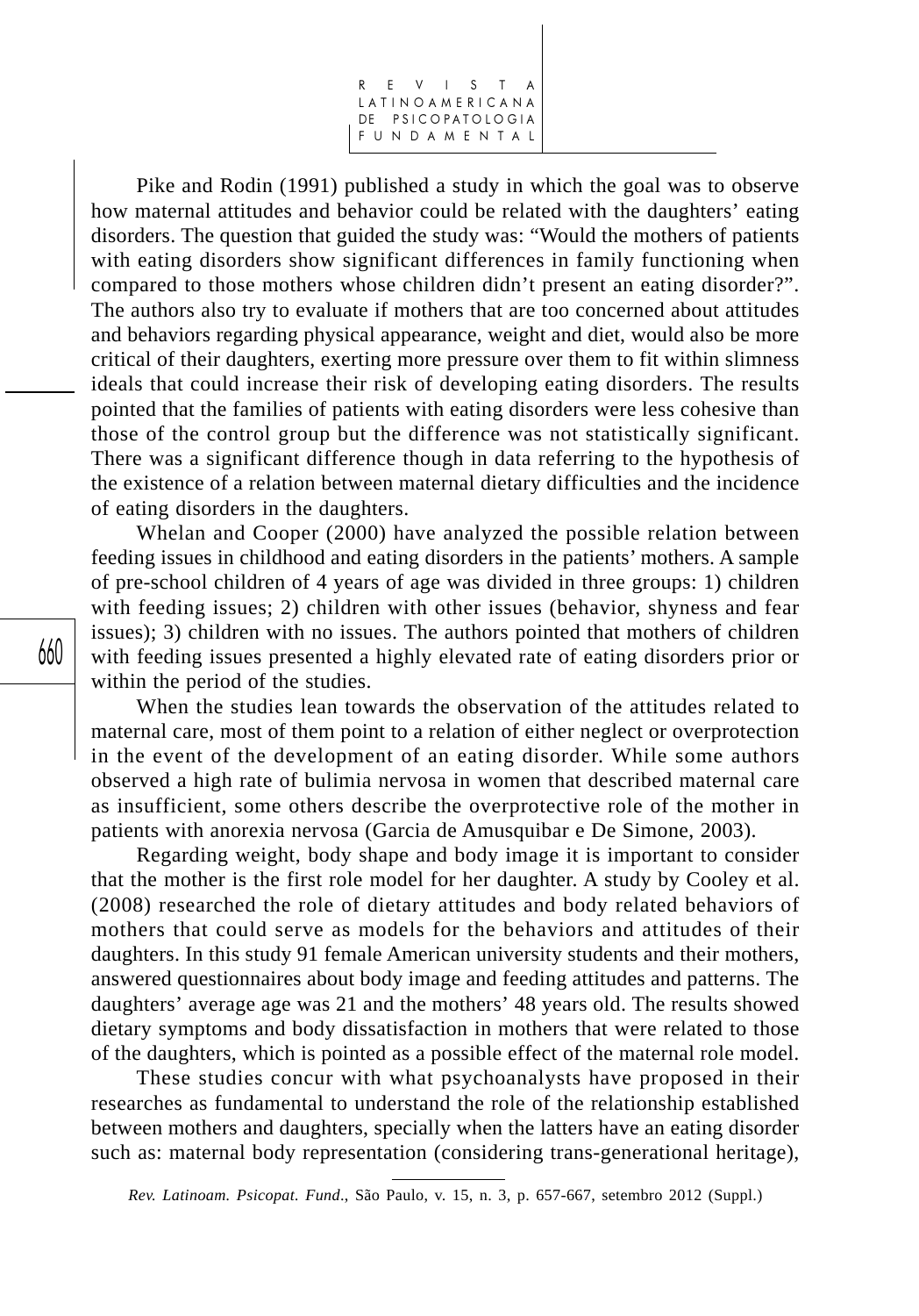early maternal care, aesthetic ideals envisaged by these mothers, the narcissistic arrangements promoted and the emotional bonding between them.

Usually the psychoanalytical authors highlight the identification processes between mother and daughter, and the hard task of the beneficent identity construction, as well as, in the confinement that might derive from this process. Ribeiro (2011) summarizes: "If we are born in a undifferentiated field, differentiation is a tough psychical process. In this sense recognizing the difference of the self and the other, of the genders and of generations, is the zenith of a long road" (op. cit., p. 193).

Important concepts of the processes that promote identification are defined by Dolto (1984), who determines that the body scheme defines the individual as an instance of his species wherever the place, whatever the time or condition in which the subject lives. The body scheme is an interpreter of the body image, allowing to structure the subjectivity it builds itself by learning and experience and it is, in part, unconscious, in part conscious. If the body scheme is the same for every individual, body image is peculiar to each one for it is related to the subject and his history. It is understood therefore that the building of the body image, suffers the influence of subjectivity related aspects that permeate the motherdaughter relationship.

Psychotherapeutic interventions that promote differentiation, separation, individuation and autonomy in the relationship established between mother and daughter are recommended and emphasized by professionals who work in the eating disorders field. (Bidaud, 1998; Brusset, 1999; Weinberg, 2006; Jeammet, 2010; Fernandes, 2010; Miranda, 2010; Ribeiro, 2011).

In that same direction, an important number of studies have shown good results in involving relatives in the treatment of adolescents with eating disorders (Lock et al., 2001; Cobelo, 2004). Few though have focused in the specific mother-daughter relationship, especially in the thoughts, feelings, and behaviors of mothers in relation to their daughters' illnesses.

When thinking about the identification model that the mother offers to her daughter, we must consider the complexity of the mother-daughter relationship and take into account the maternal role in the transmission of cultural values, including those related to weight, body shape and body appearance (Hill and Franklin, 1998).

Helping mothers and daughters through the individuation/separation process by showing the difficulties and how to deal with them can be an important differential in the treatment of those patients (Van Furth et al., 1996).

In proposing interventions in the treatment of adolescents with eating disorders, in a multidisciplinary team of a public institution that complied with this vision and that would take care specially of the patients' mothers, the formation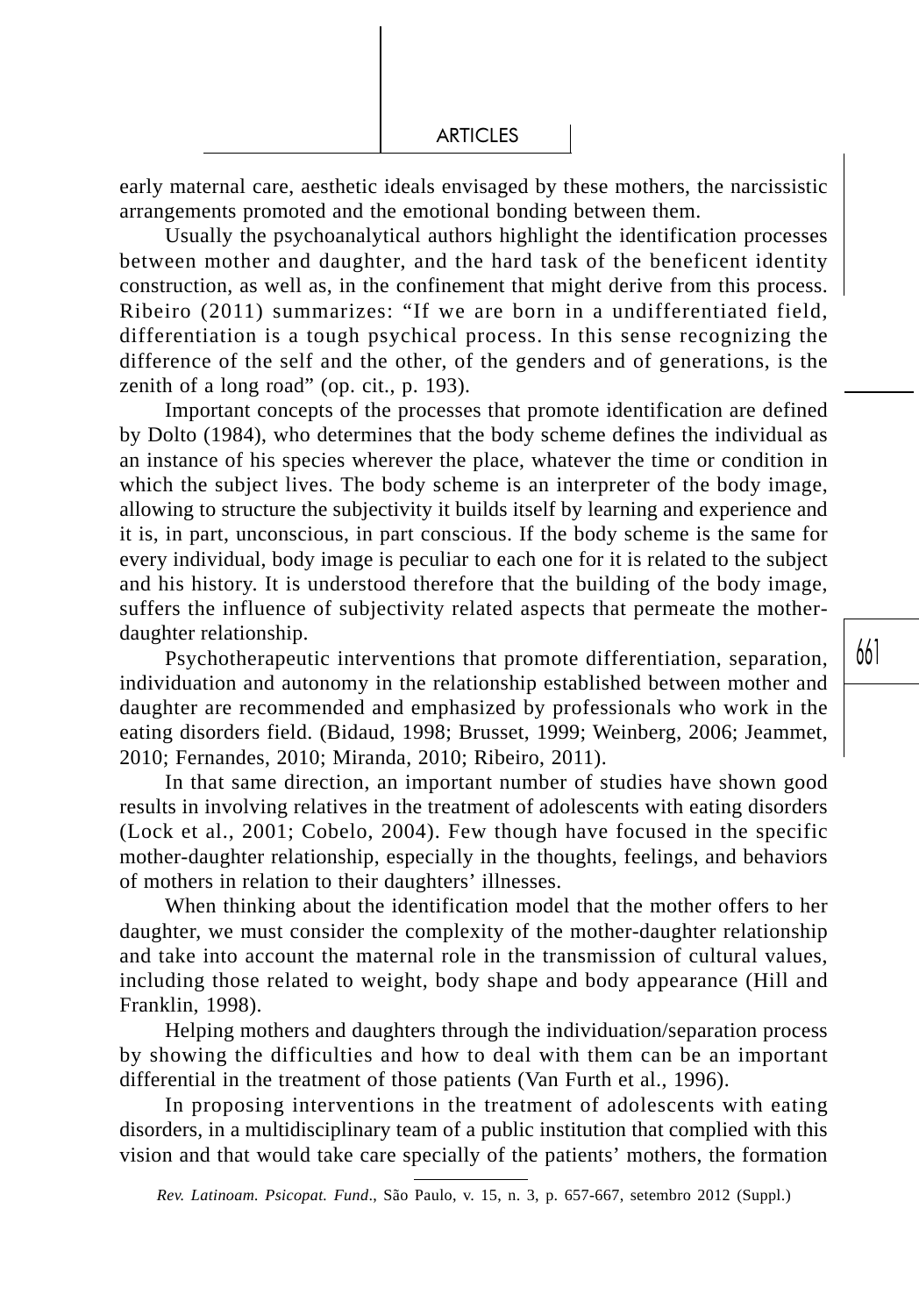R E V I S T LATINOAMERICANA DE PSICOPATOLOGIA FUNDAMENTAL

of a working group was considered**.** A bibliographic review was done and no reference to this model of intervention was found in the literature.

It was thus one of the goals that guided the creation, in 2001, of the so called "Psychotherapeutic mothers' group" that takes place at the PROTAD, the outpatient program for the treatment, teaching and research services of Eating Disorders for children and adolescents, of Hospital das Clínicas da Faculdade de Medicina da Universidade de São Paulo.

All patients' mothers are invited to join in when her daughter or son begins treatment at the clinic and stay in the group until the patient is discharged. The meetings are weekly, last for an hour and are coordinated by a psychologist specialized in family therapy.

Throughout all this years of experience working with these groups, besides difficulties of separation-individuation, lots of topics repeat themselves as, for instance, the need to know about the disease's etiology, *"nobody in my family ever had a similar illness", "I can't understand how she got sick... she was a little 'chubby' then started dieting, and then before I could realize she had anorexia*". At times they show how difficult it is to cope with an unknown illness that provokes so many feelings such as guilt to name one**.** Lots of mothers say *"I don't know what I did wrong"* or *"I guess it is because I force-fed her when she was little".*

Fears are also present, like the ones expressed in the sentences *"what is it going to happen?" and "what if she doesn't heal?"* Feelings of anger and injustice also appear in sentences such as: *"she shouldn't be doing this" or "it isn't fair what she's doing to us"* that are reported specially when the moms have already overcome initial guilt. Also frequent are feelings of impotence *"nothing works! ... It's been so hard to deal with her!!" "I always thought that she cut herself because she was gaining weight, now she lost 1,7 kg and also cut herself, now I'm not so sure... I don't know what to do".*

In most of the working groups, the questions related to the identification process, in which the mothers show how difficult it is to separate their own feelings from those of their daughters make up an important share of the meetings: "*How am I going to eat while my daughter is starving?" or "How can I be happy if my daughter is feeling miserable?"*

The questions related to the body images of the patients and their mothers, as well as the concerns towards eating, food etc. appear in almost every meeting and it is very demanding to detach them from the concrete aspects of the problems and make them reach a more symbolic comprehension that can help them elaborate dissatisfactions with their own body.

The experience of working with psychotherapeutic mothers' group points to the importance of this intervention in the treatment of eating disorders. We have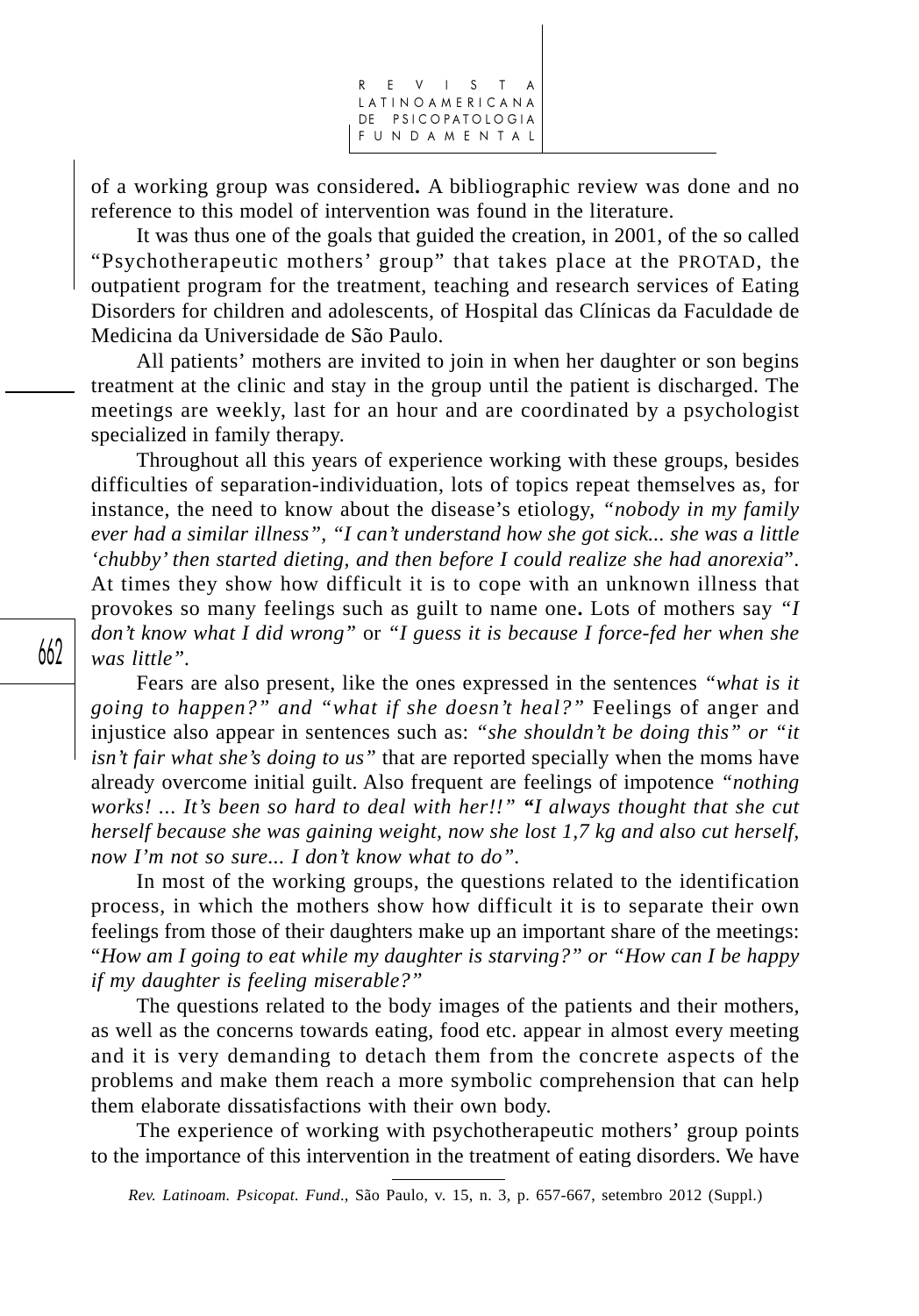observed how working with those questions so inherent to the conflicts that refer to the difficulties of differentiation and separation between mother and daughter, result not only in the possibility of progress in the treatment of young anorexic and bulimic patients, but, above all, enables mothers to identify and elaborate a good portion of these underlying conflicts.

We conclude then, once again referring to Marina Ribeiro (2009), who teaches us:

Every mother-daughter pair is replicated in the following generation; What was at stage in the prior generation, if an elaboration of the conflicts and hardships hasn't taken place, tend to repeat itself in a baffling near manner (...) put it in another way, more figurative, what we put in the dark cellar of our life and that we no longer want to see, shows up in our children with a blinding shine. (p. 5)

Or as one of the mothers bid farewell: "*I'm bad with separations, with saying goodbye. This is the moment to thank for the accomplishments. I thought of bringing a poem, some music lyrics. I thought of that Almir Sater's song, the one that says 'rain must fall upon us for us to blossom'. We are closing a chapter and new things will come, new problems. I thank everybody here, even those who couldn't speak, it doesn't matter, because we see ourselves in each other, we are different but our sorrows are the same".*

## **Bibliography**

BUDAUD, E. *Anorexia, mental, ascese, mística*: uma abordagem psicanalítica. Rio de Janeiro: Companhia de Freud, 1998.

BRUCH, H. *The golden cage*: the enigma of Anorexia Nervosa. Cambridge: Harvard University Press, 1978.

BRUCH, H*. Eating disorders*: obesity, anorexia nervosa and the person within. Texas: Basic Books Harpers Collins, 1973.

BRUSSET, B. Anorexia mental e bulimia do ponto de vista de sua gênese. In: URRIBARRI, R. (org.). *Anorexia e bulimia.* São Paulo: Escuta, 1999. p. 51-60.

COBELO, A. O papel da família no comportamento alimentar e nos transtornos alimentares. In: ALVARENGA, M.; PHILIPPI, S. (org.). *Transtornos alimentares*: uma visão nutricional. São Paulo: Manole, 2004.

COBELO, A. *Insatisfação com a imagem corporal e sintomas de transtorno alimentar em mães de adolescentes com transtornos alimentares*. 2008. 114 p. Dissertação, (mestrado em Ciências). Faculdade de Medicina da Universidade de São Paulo, 2008.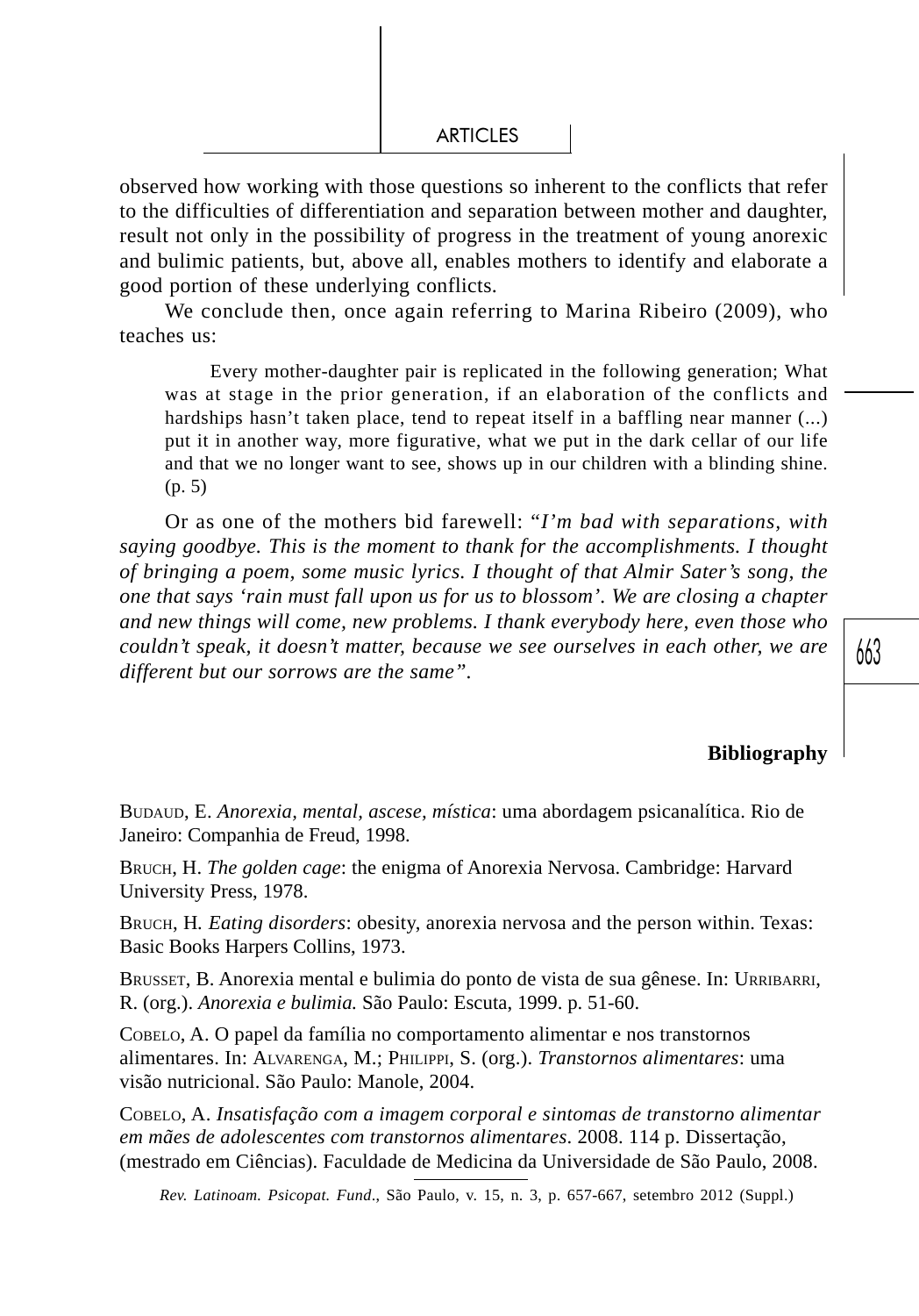

COOLEY, E. et al. Maternal effects on daughters eating pathology and body image. *Eating Behaviors,* n. 9, p. 52-61, 2008.

DOLTO, F. *La imagen inconsciente del cuerpo*. Buenos Aires: Paidós, 1984.

ELIACHEFF, C.; HEINICH, N. *Mães-Filhas*: uma relação a três. São Paulo: Martins Fontes, 2004.

FERNANDES, M. H. O corpo recusado na anorexia e o corpo estranho na bulimia. In: GONZAGA, A.P; WEINBERG, C. (org.). *Psicanálise de transtornos alimentares.* São Paulo: Primavera Editorial, 2010.

FREUD, S. (1893). Um caso de cura pelo hipnotismo. In: *Edição Standard Brasileira das Obras Psicológicas Completas.* Rio de Janeiro: Imago, 1976. v. I.

FREUD, S. (1895). Rascunho G. In: *Edição Standard Brasileira das Obras Psicológicas Completas.* Rio de Janeiro: Imago, 1976. v. I.

GARCIA DE AMUSQUIBAR, A.M.; DE SIMONE, D.J. Some features of mothers of patients with eating disorders. *Eat Weight Disord*., v. 8, n.3, p. 225-30, 2003.

GONZAGA, A.P. Se esse corpo fosse meu: considerações sobre o estranhamento na anorexia. In: GONZAGA, A.P; WEINBERG, C. (org.). *Psicanálise de transtornos alimentares.* São Paulo: Primavera Editorial, 2010.

HILL, A.J.; FRANKLIN, J.A. Mothers, Daughters and dieting: investigating the transmition of weigth control. *Br Jn Cli Psychol,* n. 37, p. 3-13, 1998.

JEAMMET, P. Abordagem psicanalítica dos transtornos alimentares. In: URRIBARRI, R. (org.). *Anorexia e bulimia.* São Paulo: Escuta, 1999. p. 29-49.

LOCK J. et al. *Treatment manual for anorexia nervosa*: a family-based approach. New York: The Guilford Press, 2001.

LOFRANO, V.; Labanca, R. et al. *Anorexias y bulimias*. Buenos Aires: Fundatip, 1995.

MIRANDA, M.R. A representação simbólica nas perturbações alimentares à luz da complexidade da relação mãe-filha: um olhar da psicanálise para a anorexia e bulimia. In: GONZAGA, A.P.; WEINBERG, C. (org.). *Psicanálise de transtornos alimentares.* São Paulo: Primavera Editorial, 2010.

PIKE, K.; RODIN, J. Mothers, daughters and disordered eating. *Journal of Abnormal Psychology*, p. 198-204, 1991.

RIBEIRO, M. Mães e filhas. *Cadernos da CEPPAN,* São Paulo, n. 4, p. 4-6, mar.2009.

RIBEIRO, M. *De mãe em filha*. A transmissão da feminilidade. São Paulo: Escuta, 2011.

SCHOEBRIDGE, P.; GOWERS, G.S. Parental high concern and adolescent: onset anorexia nervosa. *Br J Psychiatry*, n. 176, p. 132-137, 2000.

SELVINI-PALAZZOLI, M. et al. *Muchachas anoréxicas y bulimicas*. Barcelona: Paidos, 1999.

*Rev. Latinoam. Psicopat. Fund*., São Paulo, v. 15, n. 3, p. 657-667, setembro 2012 (Suppl.)

664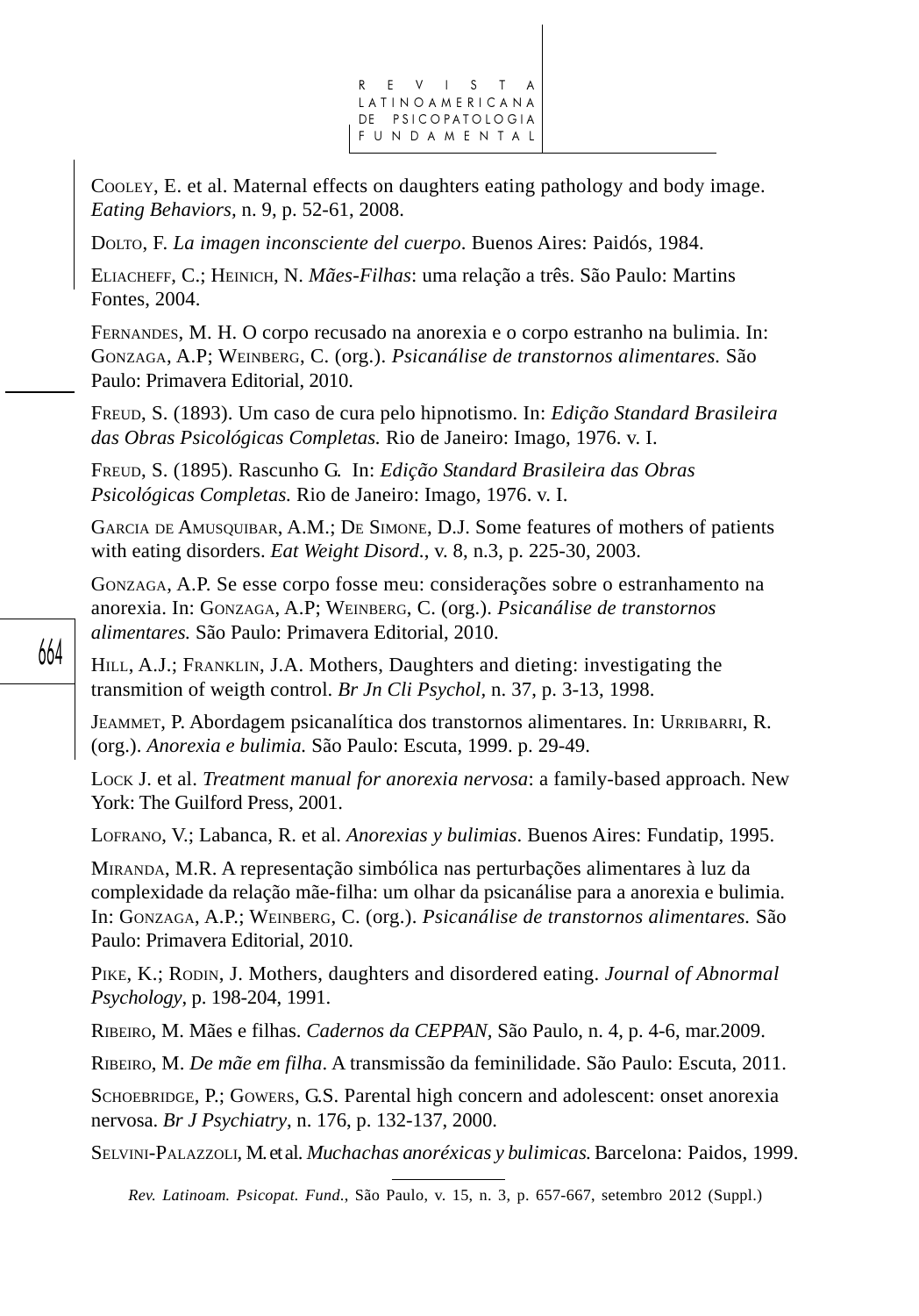STICE, R.; AGRAS, W.A.; HAMMER, L.D. Risk factors for the emergence of childhood eating disturbances: A five-year prospective study. *Int J Eat Disord.*

, n. 25, p. 375-387, 1999.

VAN FURTH, E.F. et al. Expressed emotion and the prediction of outcome in adolescent eating disorders. *International Journal of Eating Disorders*, v. 20, n. 1, p. 19-31, 1996.

WEINBERG, C.; CORDAS, T. *Do altar às passarelas*: da Anorexia santa à Anorexia Nervosa. São Paulo: Annablume, 2006.

WHELAN, E.; COOPER, P.J. The association between childhood feeding problems and maternal eating disorder: a community study. *Psychology Medicine*, n. 30, p. 6, 2000.

## **Abstract**

(Relação mãe-filha nos transtornos alimentares: o grupo psicoterapêutico de mães)

*Intervenções psicoterapêuticas que promovam a diferenciação, a separação, a individuação e a autonomia na relação mãe-filha são preconizadas e enfatizadas no tratamento dos transtornos alimentares. Com esse objetivo foi instituído o Grupo Psicoterapêutico de Mães no programa de transtornos alimentares de uma instituição pública , como uma das abordagens psicoterapêuticas no tratamento multidisciplinar dos pacientes adolescentes e que vem se mostrando uma intervenção pertinente e eficiente no tratamento desses transtornos.*

**Palavras-chave**: Transtorno alimentar, relação mãe-filha, psicoterapia em grupo, imagem corporal

(Relation mère-fille et troubles alimentaires: le groupe psychothérapeutique de mères)

*Les interventions psychothérapeutiques qui favorisent la différenciation, la séparation, l'individuation et l'autonomie dans la relation mère-fille sont recommandées et mises en relief dans le traitement des troubles de l'alimentation. C'est avec ce but que le Groupe Psychothérapeutique de Mères a été inclus dans le programme des troubles de l'alimentation d'une institution publique comme une des approches psychothérapeutiques d'un traitement pluridisciplinaire de patients adolescents. Les résultats suggèrent qu'il s'agit d'une intervention pertinente et efficace pour le traitement des troubles alimentaires.*

**Mots clés**: Troubles de l'alimentation, relation mère-fille, psychothérapie de groupe, image corporelle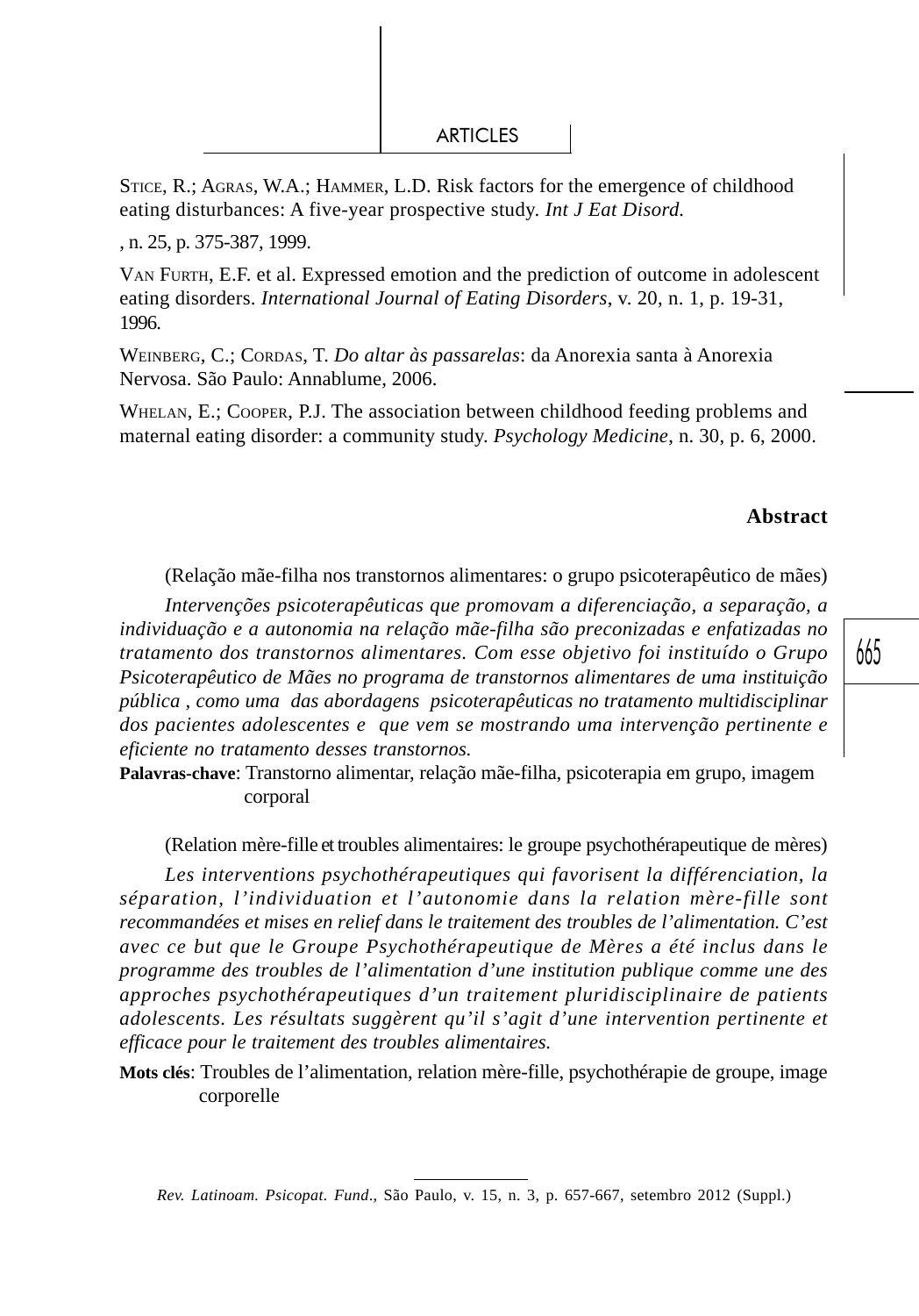REVISTA LATINOAMERICANA DE PSICOPATOLOGIA FUNDAMENTAL

(La relación madre-hija en los trastornos alimentarios: el grupo psicoterapéutico de madres)

*Las intervenciones psicoterapéuticas que promueven la diferenciación, la separación, la individuación y la autonomía en la relación madre-hija, son recomendadas y enfatizadas en el tratamiento de los trastornos alimentarios. Con este objetivo el Grupo Psicoterapéutico de Madres, se ha establecido en el programa de trastornos alimentarios de adolescentes de una institución pública, como uno de los enfoques psicoterapéuticos en el tratamiento multidisciplinario de los pacientes adolescentes. Las evidencias sugieren que es una intervención relevante y eficaz para ser utilizada en el tratamiento de trastornos de la alimentación.*

**Palabras clave**: Trastornos de la alimentación, relación madre-hija, psicoterapia de grupo, imagen corporal

(Mutter-Tochter Beziehung im Zusammenhang mit Essstörungen: Die psychotherapeutische Gruppe von Mütter)

*In der Behandlung von Essstörungen werden psychotherapeutische Interventionen, die die Absonderung, Trennung, Individualisierung und Autonomie in der Mutter-Tochter Beziehung fördern, empfohlen und hervorgehoben. Die Grupo Psicoterapêutico de Mães (Psychotherapeutische Gruppe von Mütter) wurde mit diesem Ziel im Programm für Essstörungen einer öffentlichen Einrichtung gebildet. Sie stellt eine der psychotherapeutischen Ansätze in der multidisziplinären Behandlung von Teenager-Patienten dar und erweist sich als eine angemessene und erfolgreiche Intervention in der Behandlung dieser Störungen.*

**Schlüsselwörter**: Essstörungen, Mutter-Tochter Beziehung, Gruppen-Psychotherapie, Körperauffassung

**Citation/Citação**: COBELO, A.W.; GONZAGA, A.P. Mother-daughter Relationship in Eating Disorders: The Psychotherapeutic Mother's Group. *Revista Latinoamericana de Psicopatologia Fundamental*, São Paulo, v. 15, n. 3, p. 657-667, sept.2012 (Suppl.).

**Editor/Editor do artigo**: Prof. Dr. Manoel Tosta Berlinck

**Received/Recebido**: 30.5.2012 / 5.30.2012 **Accepted/Aceito**: 25.7.2012 / 7.25.2012

**Copyright**: © 2009 University Association for Research in Fundamental Psychopathology / Associação Universitária de Pesquisa em Psicopatologia Fundamental. This is an open-access article, which permits unrestricted use, distribution, and reproduction in any medium, provided